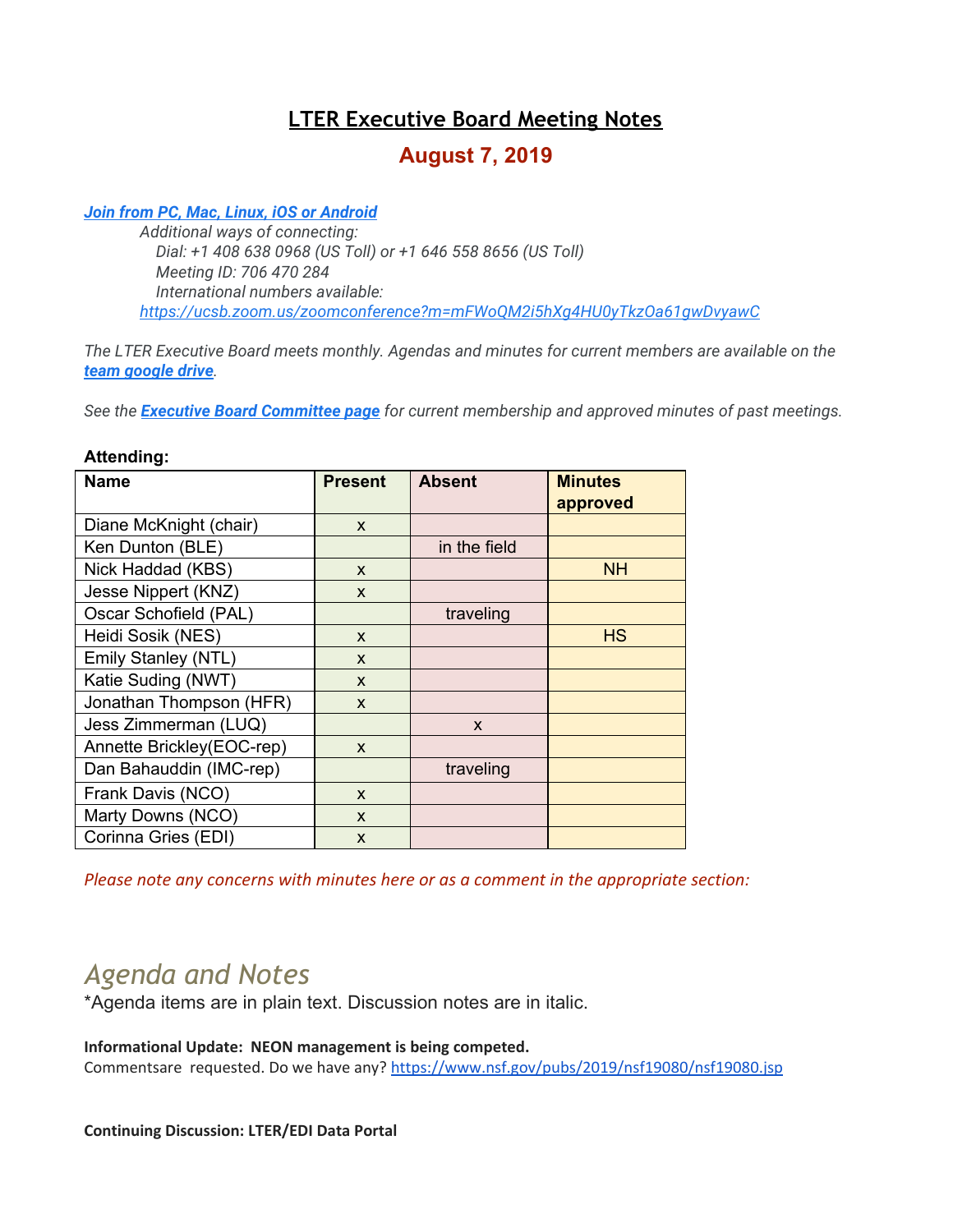Corinna Gries (EDI) has provided a mockup of a new data portal page with the LTER logo. The Executive Board approves combining the portals. As EDI develops, we can discuss branding further, but developers should move ahead with a combined portal.



## **Initial Discussion: Ecological Society of America 2020**

The deadline for ESA 2020 session proposals is September 19. The Executive Board should put some thought into how to generate an assortment of 40 Y anniversary proposals.

- *● 40y report committee could propose sessions related to each theme of the review report. Marty Downs will talk to Peter Groffman.*
- *● The Waide/Kingsland book on LTER will be out by then*
- *● Harvard Forest Documentary*
- *● BioScience Special Issue (Julia Jones, climate change)*